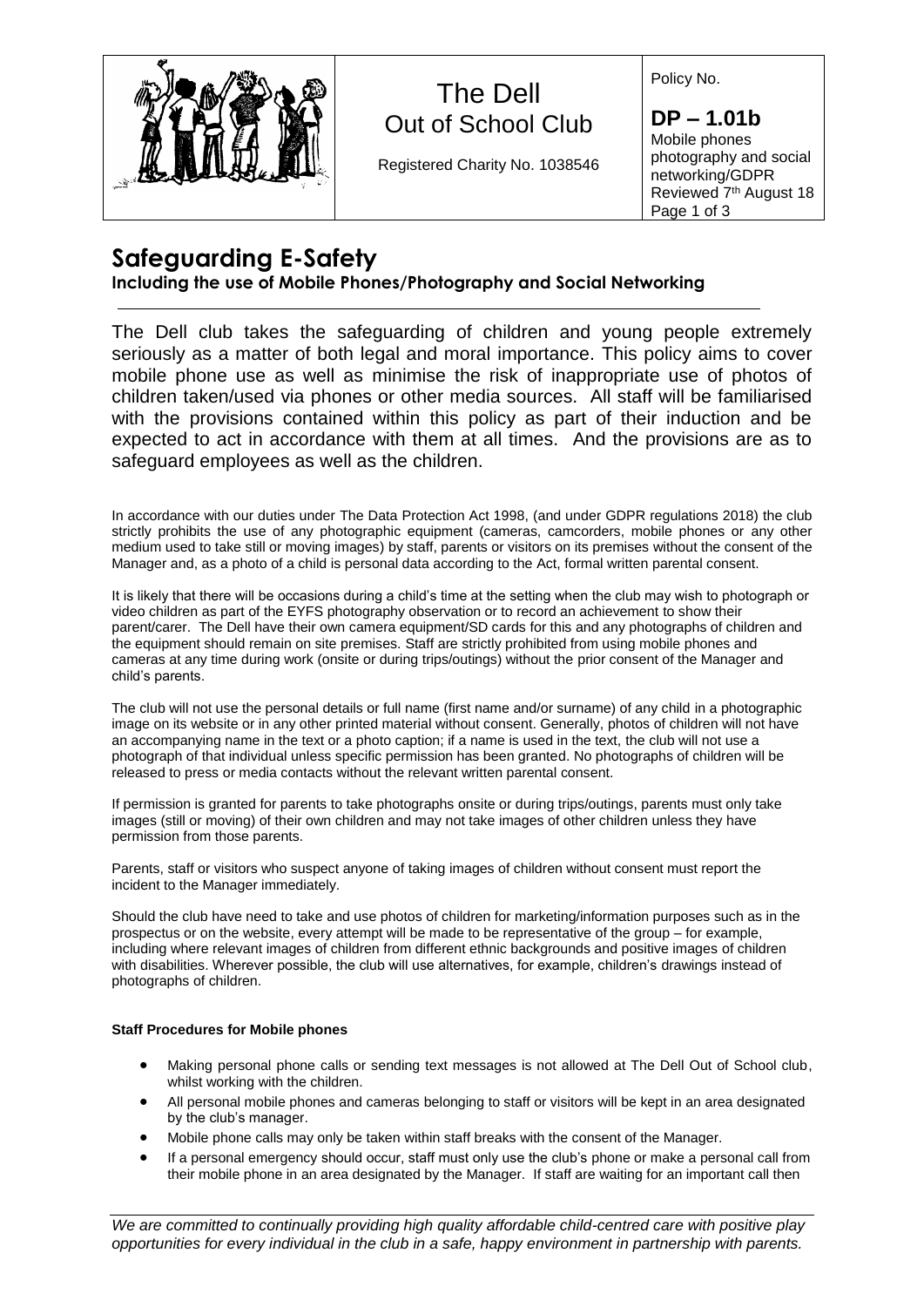

# The Dell Out of School Club

Registered Charity No. 1038546

Policy No.

**DP – 1.01b** Mobile phones photography and social networking/GDPR Reviewed 7<sup>th</sup> August 18 Page 2 of 3

they should discuss this with Coordinator in the first instance. Staff are requested to communicate The Dells telephone numbers to friends and family in the case of an emergency.

- During outings staff will only have access to the club's mobile phone.
- Staff caught taking photos of the children from the Dell via personal cameras/phones or other electronic devices will be subject to disciplinary action. See our safeguarding policy for more details.
- Parents and carers are reminded that they should not be using mobile phones when collecting their children and in particular the use of any camera or digital recording equipment of their child or other children whilst in the school grounds and at the setting is prohibited.

### **Social media and networking**

The Dell recognises that employees may engage in social networking while off duty. Social networking for the purposes of this policy includes all types of postings on the internet including but not limited to social networking sites i.e. Facebook or LinkedIn) blogs and other online journals and diaries, bulletin boards and chat room, micro blogging i.e. twitter and the postings of video on You Tube and similar media. Social networking also includes permitting or not removing postings by others where an employee can control the content of postings such as on a personal profile or blog. This policy applies to social networking while off duty.

This policy is an overview of what is a broad and rapidly changing area which affects individuals both at home and work. Therefore all employees are asked to use their own professional judgement where they are in doubt about what is/is not acceptable behaviour.

The policy outlines a number of factors which employees should consider whilst using social media in order to safeguard themselves and their employment via The Dell. Employees are asked to take a professional and responsible approach to their online activities at all times.

Employees who engage in social networking should be mindful that their postings, even if done off the premises and while off duty, could have an adverse effect on the Dells legitimate business interests. For example information posted could be the Dells confidential business information.

Bear in mind some readers may view employees as a *de facto* spoke person. To reduce the possibility that your personal social networking will have an adverse effect on the Dell we ask that you observe the following guidelines when social networking;-

- Not to engage in social networking using any of The Dell (or schools) electronic resources and/or when you are supposed to be working.
- The Dell supports the rights of individuals to express an opinion however such rights should not contravene this policy or any of The Dells other organisational policies including safeguarding, use of mobile phones/photography, data protection, equality, bullying and behaviour management etc.
- Staff are not permitted to accept or send "friend requests" to children who attend the club.
- All requests for references, information or recommendations which are via social media should be handled in accordance with the companies Dells standard policy for responding to such requests.

If your social networking includes any information related to the Dell please do the following;-

 $\triangleright$  Make it clear to your readers that any views expressed are yours alone and do not reflect the views of The Dell, by stating for example. "*The views expressed in this post are my own. They have not be reviewed or approved by The Dell*.